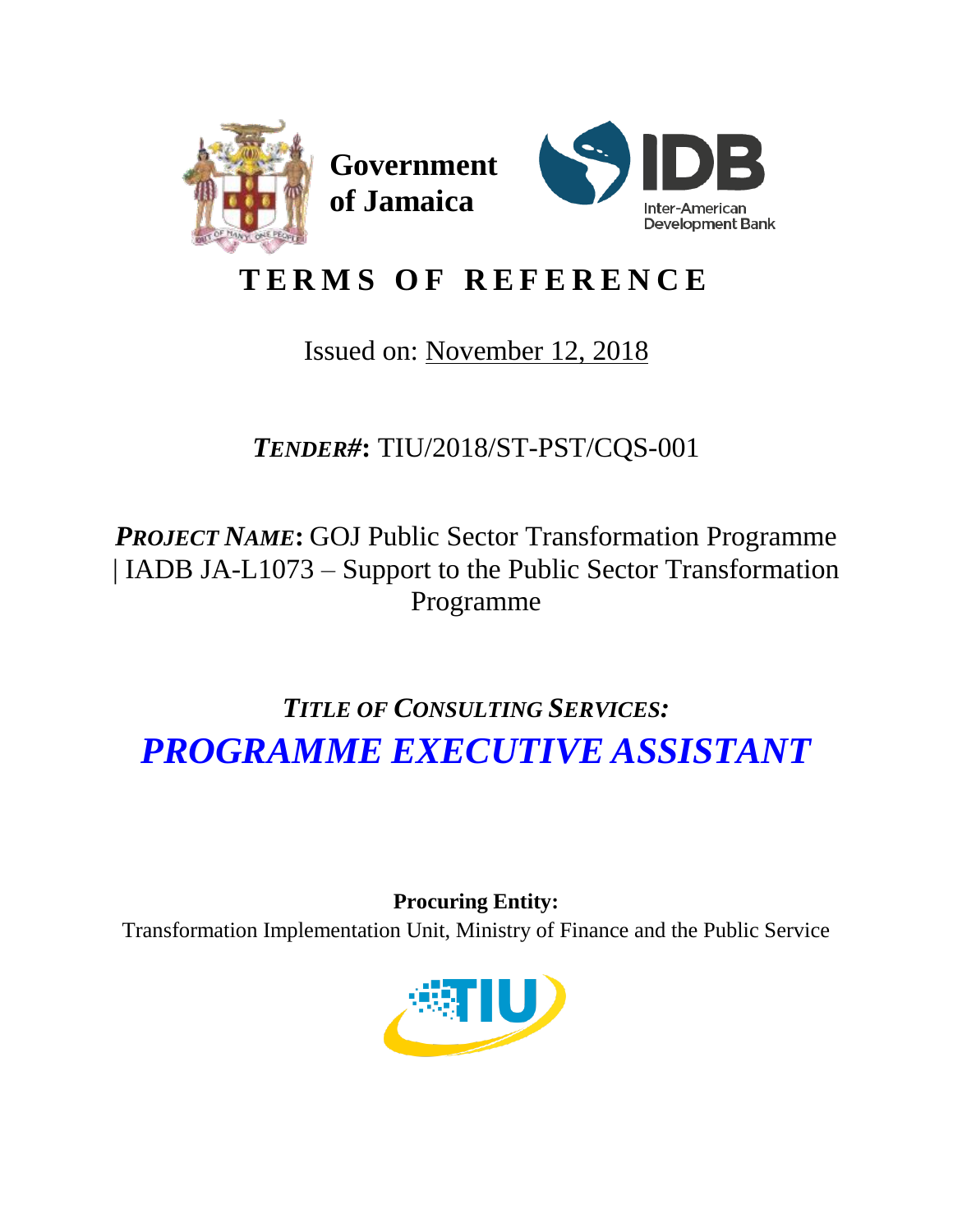## **TERMS OF REFERENCE Individual Consultancy – Programme Executive Assistant –Transformation Implementation Unit**

## **1 BACKGROUND**

The Government of Jamaica (Go) outlined a policy for Public Sector Transformation including the establishment of the Public Sector Transformation Implementation Unit (TIU) in January 2017 to spearhead implementation. The vision of a transformed public sector is a modern public service that is fair, values people, and consistently delivers high quality services.

The transformation programme is being supported by funding from the Inter-American Development Bank (IDB) over six years and aims to address quality, cost, and efficiency of public services in Jamaica. The programme is being executed by the Office of the Prime Minister (OPM) and has two main components: (1) *Enhancing Quality of Public Services*; and (2) *Enhancing Efficiency in Public Spending*.

The programme focuses on five critical areas of service delivery in the first phase. These include: (i) the introduction of shared corporate services (SCS) in eight operational areas; (ii) wage bill management to reduce the wage bill to GDP ratio to nine percent by FY2018/19; (iii) human resource management (HRM) transformation; (iv) public sector efficiency and ICT; and (v) rationalisation of public bodies.

The challenges to be addressed are: (i) the underutilization of Information and Communication Technologies (ICTs) across the public sector; (ii) cumbersome processes to access public services; (iii) a relatively large and expensive workforce; (iv) too many public bodies in existence and lack of adherence to the accountability framework; and (v) limited capacity to implement public sector reform initiatives.

## **2 ROLE SUMMARY**

The primary responsibility of the Executive Assistant is to provide comprehensive administrative, secretarial, planning and research support services. The incumbent will prioritise tasks and organise work independently based on general direction from the Executive Director and provide support in managing the daily work of the Executive Director ensuring timely execution.

#### **3 SCOPE OF WORK**

The Executive Assistant will:

- Act as the ED's first point of contact with people from both inside and outside the organization. Responding to phone calls, enquiries and requests and handling them when appropriate.
- Be responsible for managing day-to-day correspondence, information sharing and filing by receiving and reviewing all incoming communications (external mail, email or telephone) for the ED and the office, handling them directly where possible, referring them to others where appropriate and ensuring that appropriate follow-up actions are taken.
- Plan and implement appropriate electronic and manual filing to ensure that all correspondence is logged and key papers are accessible where needed.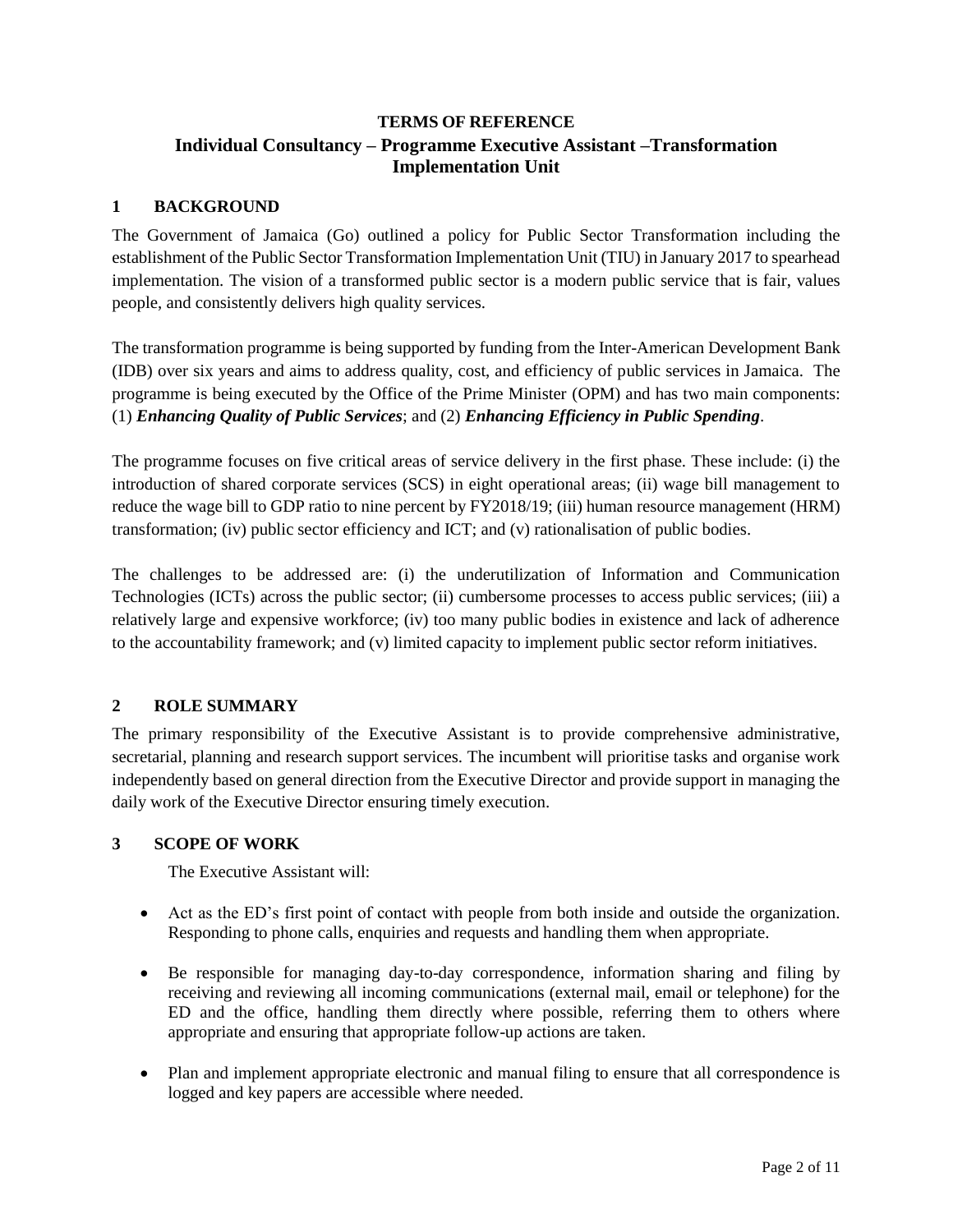- Maintain and update contact and distribution lists for the office
- Organize and maintain diaries and make appointments.
- Prepare the ED's daily schedule before he/she arrives in office and briefs him/her on meetings and the relevant agendas.
- Plan, Coordinate and attend meetings (internal and external). Take notes and minutes at meetings and ensures all action points are closed. Ensure the Executive Director is well prepared for meetings
- Follow up actions required from others by the ED, and actions required of the ED by others to ensure that they are completed within deadlines set.
- Assist in preparing evaluation reports, annual project reports, and update ED's projects files.
- Collect and analyzes data, prepare and update briefs, records and other documents as required
- Coordinate and assist with drafting of the internal periodic reports for various stakeholders.
- Assigns work to the Project teams where appropriate
- Assist in preparation for international missions, conferences and study visits, including inviting participants, setting agendas, sourcing venues, etc.
- Liaise with project counterparts on day-to-day implementation of project activities and collects and processes information related to the Projects.
- Escalate matters as required to drive effective action towards realising transformation priorities
- Represents the Executive Director at meetings as required
- Perform other duties as determined by the Executive Director.

#### **4 OTHER REQUIREMENTS**

Willingness to work beyond normal working hours and on weekends, whenever the need arises.

#### **5 DELIVERABLES**

- An efficient office management system.
- A filing and information management system.
- Reports, minutes of meetings, other documents.
- Operations Manual.
- Dashboards.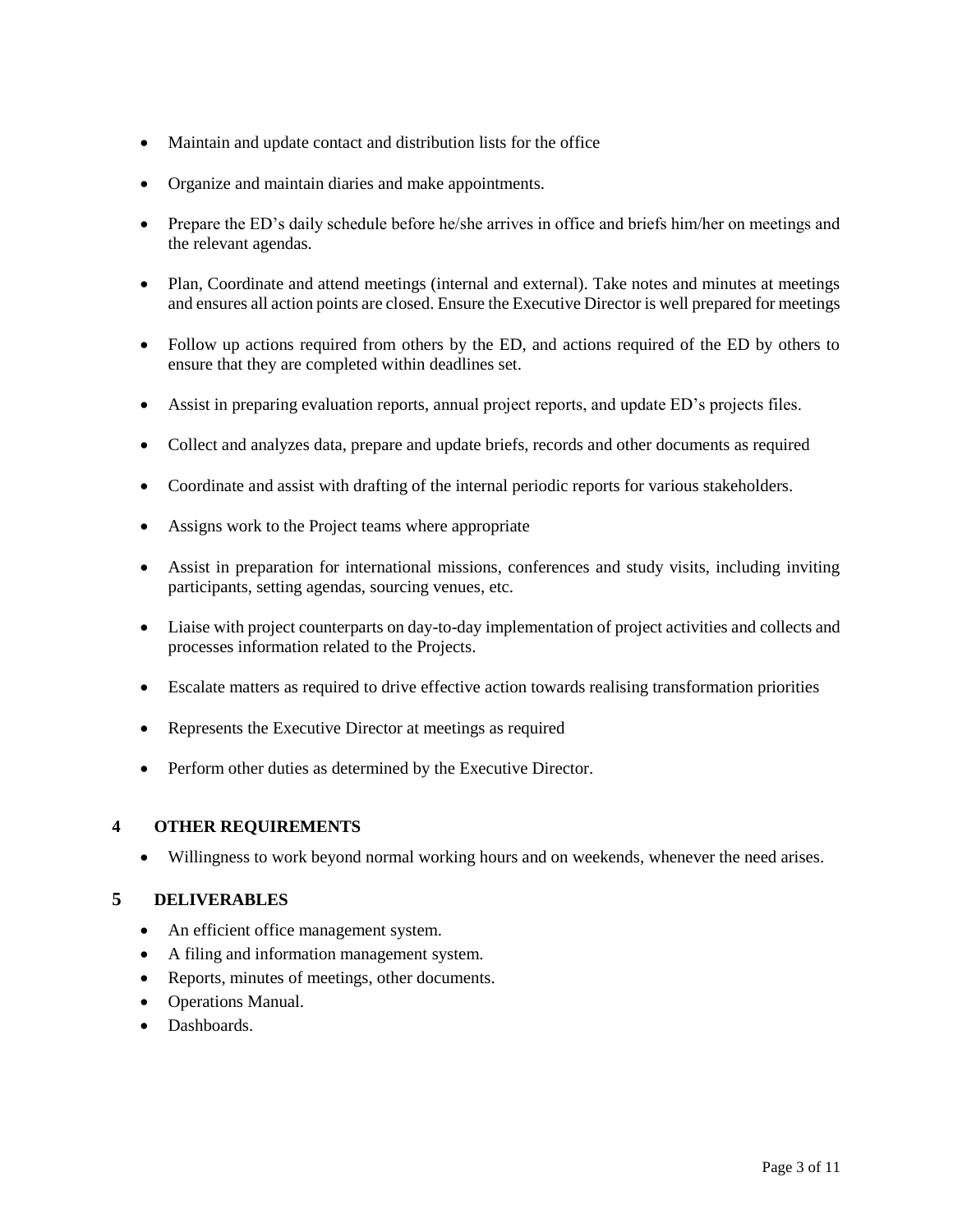#### **6 EVALUATION**

The Executive Assistant will be required to complete an annual evaluation, which shall be conducted at the end of each contract anniversary year. The evaluation will seek to establish the performance of the Executive Assistant over the period of the entire contract period.

#### **7 CHARACTERISTICS OF THE ASSIGNMENT**

| <b>Reporting Relationships:</b>  | The consultant will report directly to the Executive Director. All<br>deliverables and/or reports will be reviewed and approved by the Executive<br>Director.                                                                                                                                                                                                          |
|----------------------------------|------------------------------------------------------------------------------------------------------------------------------------------------------------------------------------------------------------------------------------------------------------------------------------------------------------------------------------------------------------------------|
|                                  | The Executive Assistant will be required to liaise with Partners/Agencies<br>involved in the project, specialists within the IDB, Senior Executives of the<br>Public Service and Private Sector, and Ministers of Government                                                                                                                                           |
| <b>Nature of the Assignment:</b> | The assignment is on purely contractual basis. The tenure will be co-<br>terminus with the project duration. The contract will be for two (2) years<br>at a time, and may be extended based on satisfactory performance.                                                                                                                                               |
| Level of effort:                 | Full time level of effort of twenty-four (24) consecutive months, with full<br>days Monday through Friday, 8:30 am to 5 pm, operating within a<br>professional office environment. Some weekend or evening hours may be<br>necessary. This role routinely uses standard office equipment such as<br>computers, phones, photocopiers, filing cabinets and fax machines. |
| <b>Duration of contract:</b>     | Twenty-Four (24) months                                                                                                                                                                                                                                                                                                                                                |
| <b>Location:</b>                 | Kingston, Jamaica   Travel may be required to other Government entities<br>within and outside the Kingston Metropolitan Area.                                                                                                                                                                                                                                          |
| <b>Type of Consultancy:</b>      | Individual                                                                                                                                                                                                                                                                                                                                                             |
| Type of contract:                | Equal monthly instalments based on reports.                                                                                                                                                                                                                                                                                                                            |

#### **8 MINIMUM QUALIFICATION AND EXPERIENCE**

The incumbent must meet the minimum required qualifications as detailed below or based on equivalency. Equivalency decisions are made on the basis of a combination of education and experience that would provide the required knowledge and abilities.

#### **EDUCATION**

First degree in Administrative Management, Public Administration Business Administration, or any other relevant field from a recognized University; or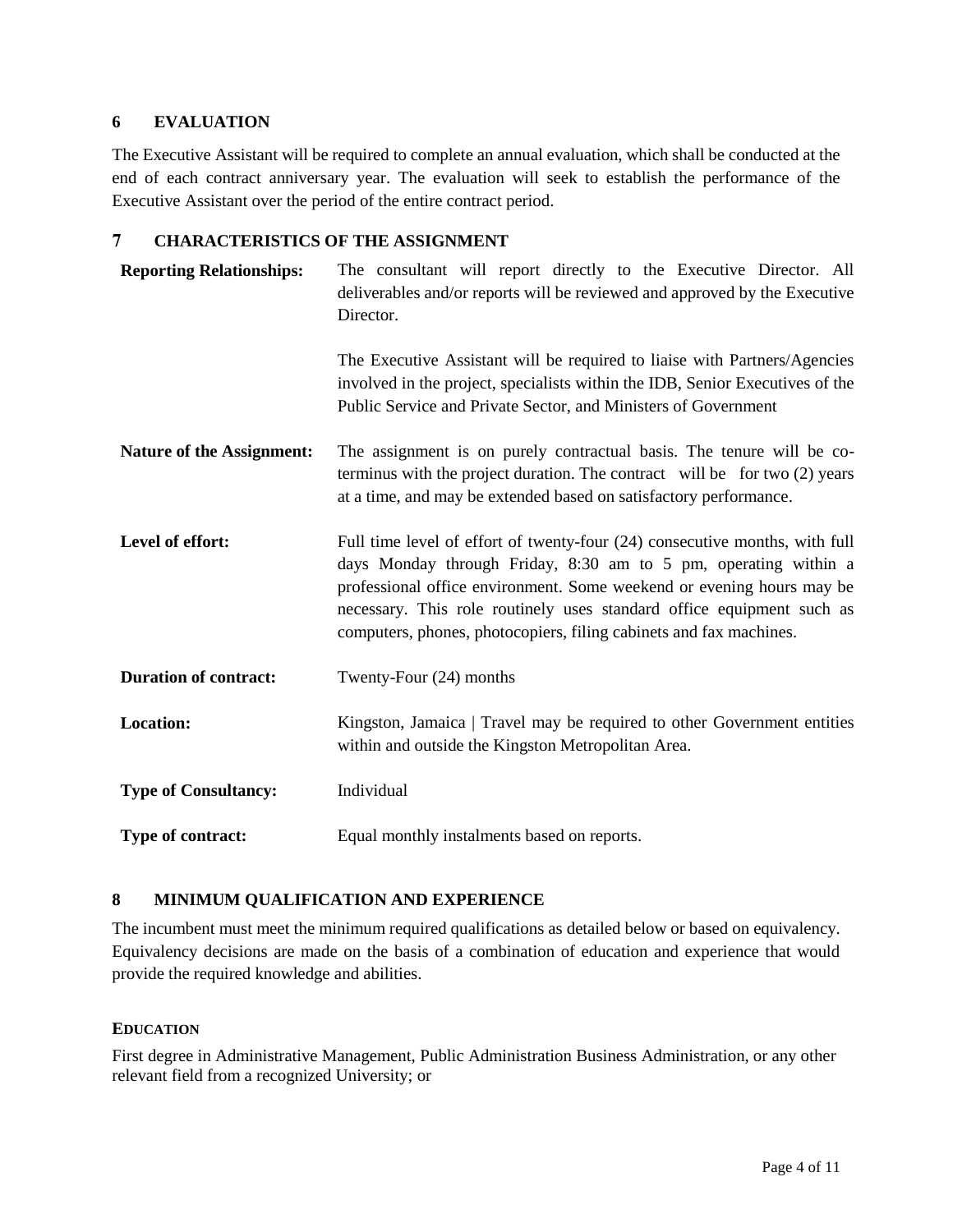Diploma in Administrative Management, Business Administration Studies, or Public Administration, Secretarial Studies or related qualification with at least 5 years' experience working in administration and research;

Certificate in Administrative Management, Business Administration Studies, or Public Administration, Secretarial Studies or related qualification with at least 10 years' experience working in administration and research;

Excellent knowledge of Public Sector administrative practices;

Excellent working knowledge of Microsoft Office Suite or similar software

Knowledge of policies and procedures of multi-lateral financial institutions (e.g. the Inter-American Development Bank or World Bank) and Technical Cooperation Agreements would be an asset.

#### **Experience**

At least three (3) years' experience in an administrative position.

Proven track record of working effectively within multi-disciplinary teams.

#### **Required Competencies**

*Professionalism* - Knowledge of the GOJ systems; Demonstrated ability to manage processes and maintain accurate records; Ability to work independently and to maintain flexibility in working hours; Strong customer service skills.

*Planning and Organizing* – Demonstrated effective organizational skills and ability to handle work in an efficient and timely manner; Demonstrated ability to coordinate tasks to meet deadlines.

*Teamwork* – Good interpersonal skills; ability to work in a diverse environment with sensitivity and respect; Demonstrated ability to develop and maintain effective work relationships with counterparts.

*Communication* – Ability to write in a clear and concise manner and to communicate effectively orally.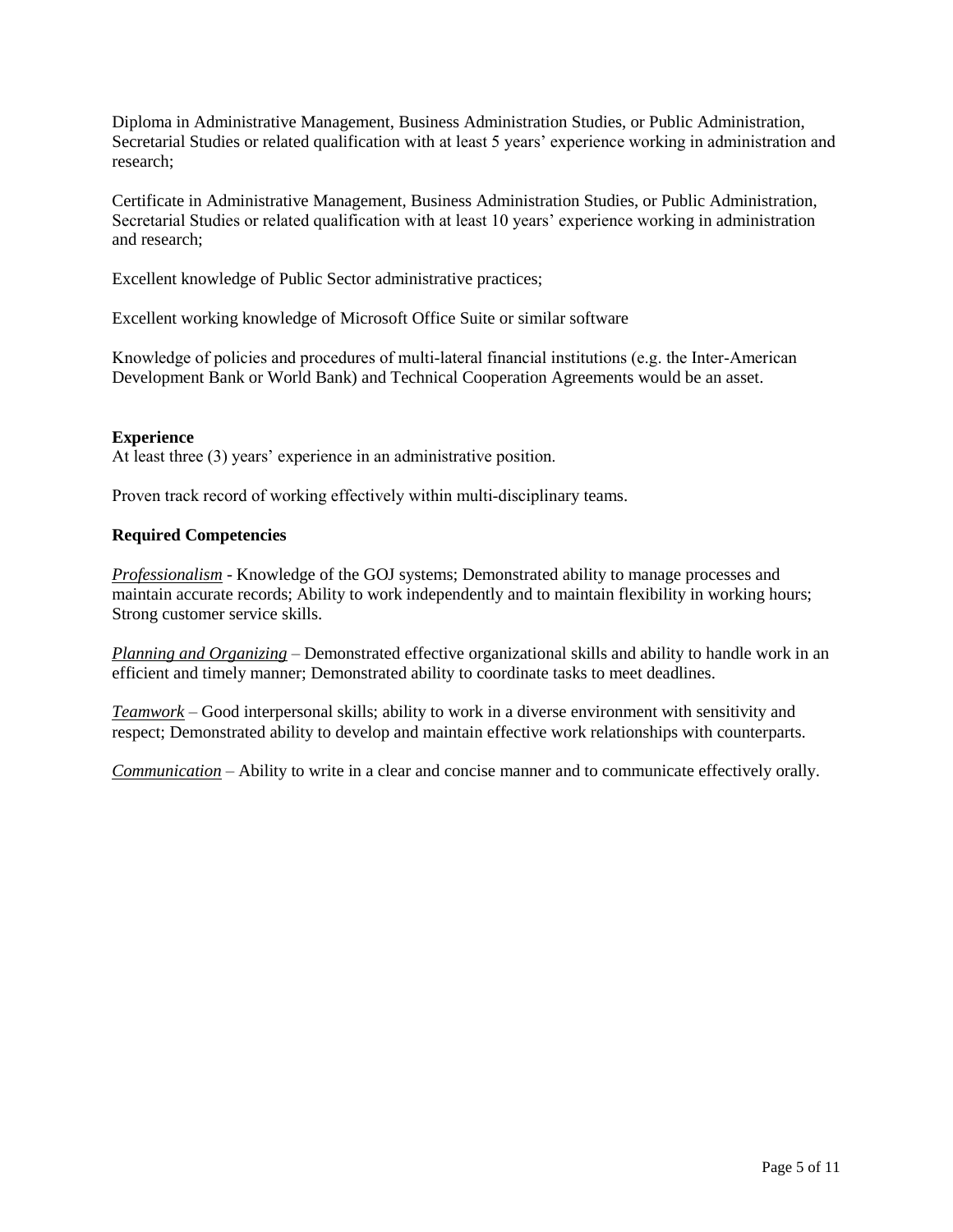# **SECTION 2: ELIGIBLE COUNTRIES/TERRITORIES**

A Consultant, and all parties constituting the Consultant, shall be nationals of member countries of the Bank. Consultants from other countries shall be disqualified from participating in contracts intended to be financed in whole or in part from Bank loans. This section lists the Bank's member countries, as well as the criteria to determine the nationality of Consultants and the country of origin of goods and consulting services.

#### Eligible countries are:

Argentina, Austria, Bahamas, Barbados, Belgium, Belize, Bolivia, Brazil, Canada, Colombia, Costa Rica, Chile, Croatia, Denmark, Dominican Republic, Ecuador, El Salvador, Finland, France, Germany, Guatemala, Guyana, Haiti, Honduras, Israel, Italy, Jamaica, Japan, Mexico, Netherlands, Nicaragua, Norway, Panama, Paraguay, People's Republic of China, Peru, Portugal, Republic of Korea, Slovenia, Spain, Suriname, Sweden, Switzerland, Trinidad & Tobago, United Kingdom, and United States, Uruguay and Venezuela.

Eligible Territories are:

- a) Guadeloupe, French Guiana, Martinique, Reunion as Departments of France;
- b) U.S. Virgin Islands, Puerto Rico, Guam as Territories of the USA;
- c) Aruba as a constituent country of the Kingdom of the Netherlands; and Bonaire, Curacao, Saint Marten, Saba, St Eustatius – as Departments of the Kingdom of the Netherlands;
- d) Hong Kong as a Special Administrative Region of the People's Republic of China.

#### *2) NATIONALITY AND ORIGIN OF GOODS AND SERVICES CRITERIA*

*The policy provisions make it necessary to establish criteria to determine: a) the nationality of the firms and individuals eligible to bid or participate in a bank-financed contract and b) the country of origin of goods and services. For these determinations, the following criteria shall be used:*

#### **A) Nationality**.

a) **An individual** is considered to be a national of a member country of the Bank if he or she meets either of the following requirements:

- i. is a citizen of a member country; or
- ii. has established his/her domicile in a member country as a "bona fide" resident and is legally entitled to work in the country of domicile.

b) **A firm** is considered to have the nationality of a member country if it meets the two following requirements:

- i. is legally constituted or incorporated under the laws of a member country of the Bank; and
- ii. more than fifty percent (50%) of the firm's capital is owned by individuals or firms from member countries of the Bank.

All members of a JVCA and all subcontractors must meet the nationality criteria set forth above.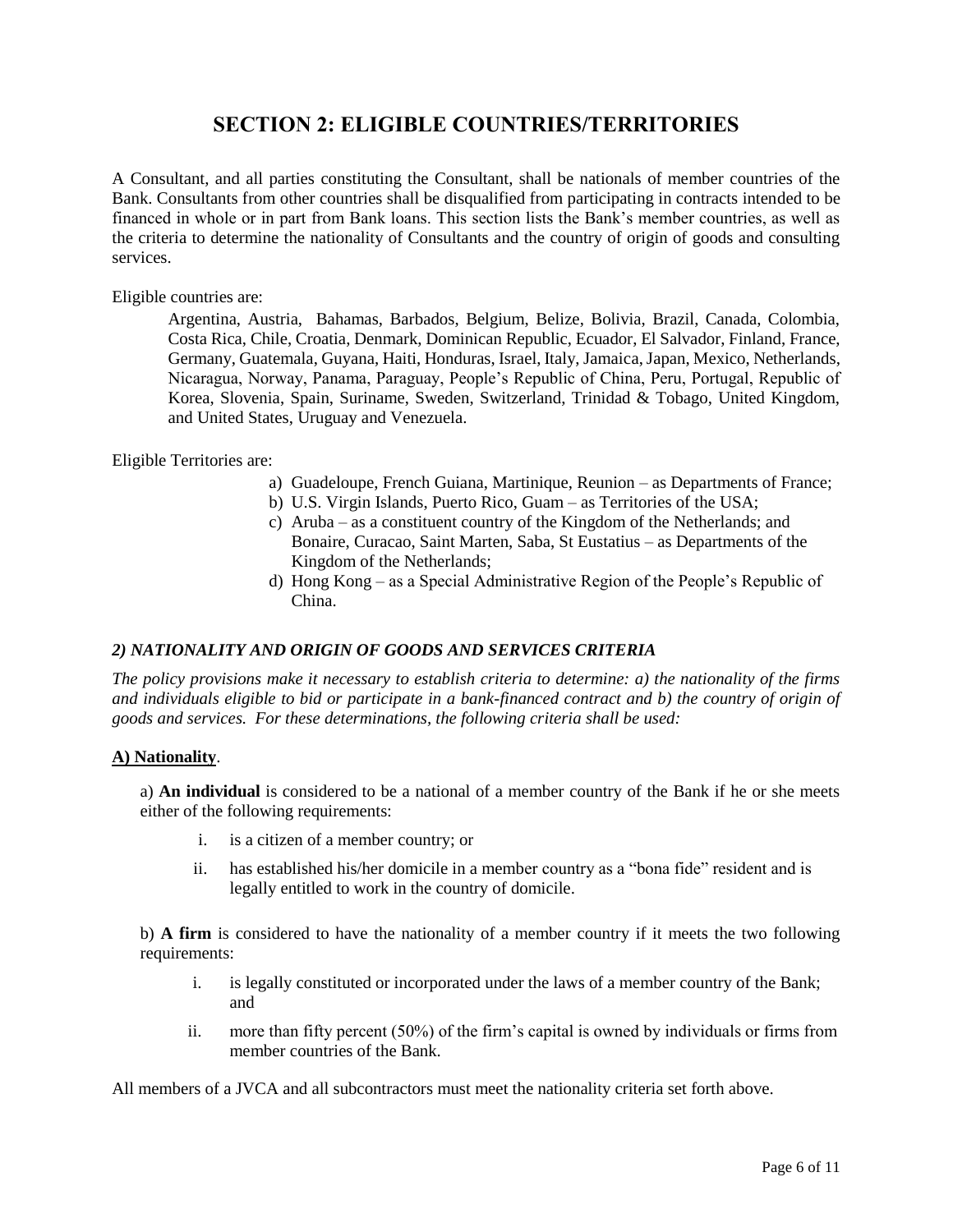#### **B) Origin of Goods**

Goods have their origin in a member country of the Bank if they have been mined, grown, harvested, or produced in a member country of the Bank. A good has been produced when through manufacture, processing or assembly another commercially recognized article results that differs substantially in its basic characteristics, function or purpose of utility from its parts or components.

For a good consisting of several individual components that need to be interconnected (either by the supplier, the purchaser or by a third party) to make the good operative and regardless of the complexity of the interconnection, the Bank considers that such good is eligible for financing if the assembly of the components took place in a member country, regardless of the origin of the components. When the good is a set of several individual goods that are normally packaged and sold commercially as a single unit, the good is considered to originate in the country where the set was packaged and shipped to the purchaser.

For purpose of origin, goods labelled "made in the European Union" shall be eligible without the need to identify the corresponding specific country of the European Union.

The origin of materials, parts or components of the goods or the nationality of the firm that produces, assembles, distributes or sells the goods, does not determine the origin of the goods.

#### **C) Origin of Services**

The country of origin of services is that of the individual or firm providing the services as determined under the nationality criteria set forth above. These criteria apply to services ancillary to the supply of goods (such as transportation, insurance, erection, assembly, etc.), to construction services and to consulting services.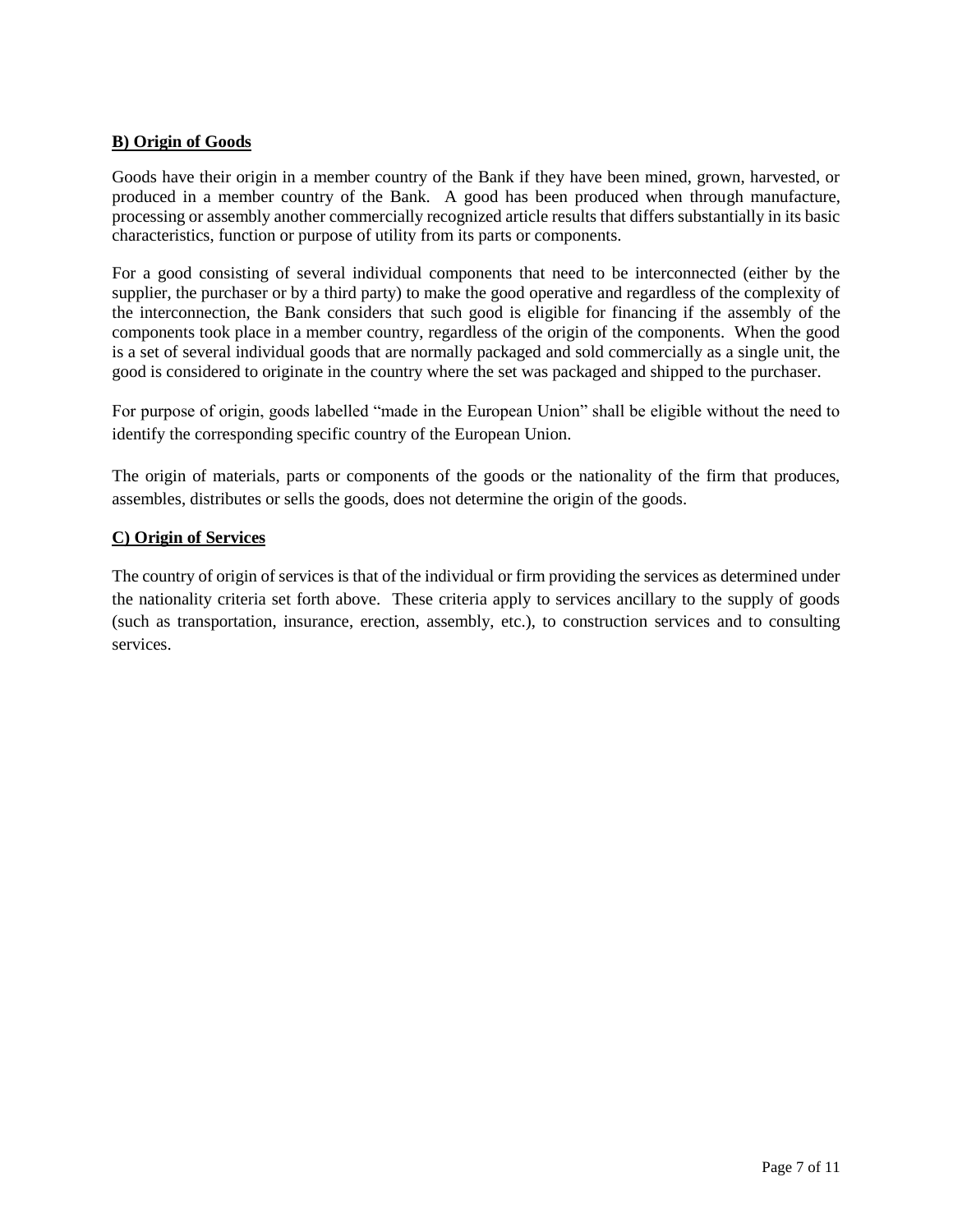# **SECTION 3: PROHIBITED PRACTICES**

1. The Bank requires that all Borrowers (including grant beneficiaries), Executing Agencies and Contracting Agencies as well as all firms, entities and individuals bidding for or participating in a Bank-financed activity including, inter alia, applicants, bidders, suppliers, contractors, consultants, personnel, sub-contractors, sub-consultants, service providers and concessionaires (including their respective officers, employees and agents irrespective of whether the agency is express or implied), adhere to the highest ethical standards, and report to the Bank<sup>1</sup> all suspected acts of Prohibited Practices of which they have knowledge or become aware both, during the bidding process and throughout negotiation or execution of a contract. Prohibited Practices include acts of: (i) corrupt practices, (ii) fraudulent practices, (iii) coercive practices, and (iv) collusive practices and (v) obstructive practices. The Bank has established mechanisms to report allegations of Prohibited Practices. Any allegation shall be submitted to the Bank's Office of Institutional Integrity (OII) for the appropriate investigation. The Bank has also adopted sanctions procedures to adjudicate cases. The Bank has also entered into agreements with other International Financial Institutions (IFIs) to mutually recognize sanctions imposed by their respective sanctioning bodies.

(a) The Bank defines, for the purposes of this provision, the terms set forth below:

- (i) A "corrupt practice" which is the offering, giving, receiving, or soliciting, directly or indirectly, anything of value to influence improperly the actions of another party;
- (ii) A "fraudulent practice" is any act or omission, including a misrepresentation, that knowingly or recklessly misleads, or attempts to mislead, a party to obtain a financial or other benefit or to avoid an obligation;
- (iii)A "coercive practice" is impairing or harming, or threatening to impair or harm, directly or indirectly, any party or the property of the party to influence improperly the actions of a party;
- (iv) A "collusive practice" is an arrangement between two or more parties designed to achieve an improper purpose, including influencing improperly the actions of another party; and
- (v) An "obstructive practice" which is:

l

- a. deliberately destroying, falsifying, altering or concealing evidence material to the investigation or making false statements to investigators in order to materially impede a Bank Group investigation into allegations of a corrupt, fraudulent, coercive or collusive practice; and/or threatening, harassing or intimidating any party to prevent it from disclosing its knowledge of matters relevant to the investigation or from pursuing the investigation; or
- b. acts intended to materially impede the exercise of the Bank's inspection and audit rights provided for under paragraph 1 (f) below.
	- (b) If, in accordance with the Sanctions Procedures of the Bank, it is determined that at any stage of the procurement or implementation of a contract any firm, entity or individual bidding for or participating in a Bank-financed activity including, inter alia, applicants, bidders, suppliers, contractors, consultants, personnel, subcontractors, sub-consultants, goods or service providers, concessionaires, Borrowers (including grant Beneficiaries) Executing Agencies or Contracting Agencies (including their respective officers, employees and agents irrespective of whether the agency is express or implied) engaged in a Prohibited Practice the Bank may:

<sup>1</sup> Information on how to present allegations of Prohibited Practices, the applicable rules regarding the investigation and sanctions process, and the agreement regulating the mutual recognition of sanctions among the IFIs are available on the Bank's website (www.iadb.org/integrity).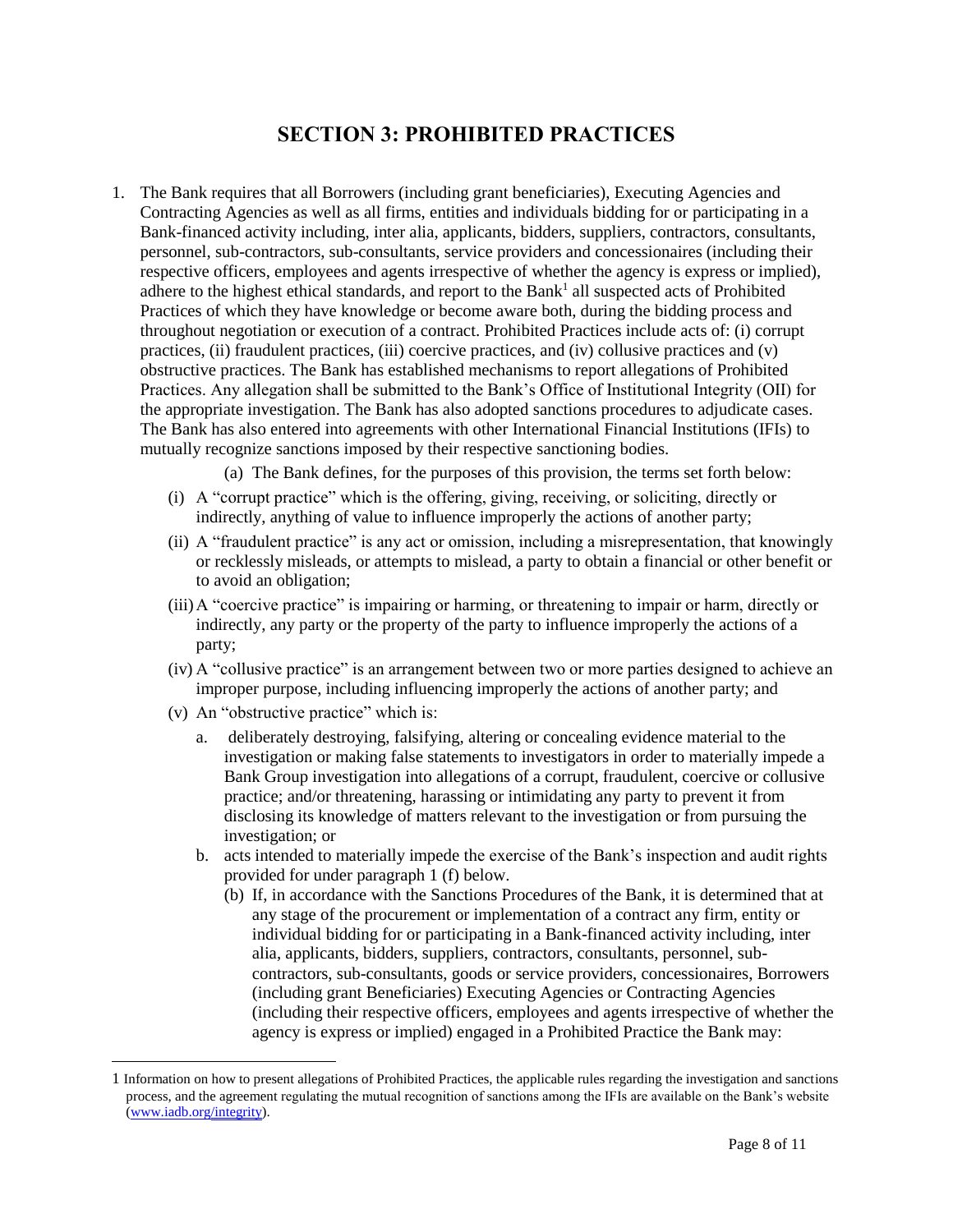- (i) not finance any proposal to award a contract for works, goods or services, and consulting services;
- (ii) suspend disbursement of the operation if it is determined at any stage that an employee, agent or representative of the Borrower, Executing Agency or Contracting Agency has engaged in a Prohibited Practice;
- (iii) declare Misprocurement and cancel, and/or accelerate repayment of the portion of a loan or grant earmarked for a contract, when there is evidence that the representative of the Borrower, or Beneficiary of a grant, has not taken the adequate remedial measures (including, inter alia, providing adequate notice to the Bank upon learning of the Prohibited Practice) within a time period which the Bank considers reasonable;
- (iv) issue the firm, entity or individual a reprimand in the form of a formal letter of censure for its behavior;
- (v) declare that a firm, entity, or individual is ineligible, either permanently or for a stated period of time, to (i) be awarded a contract or participate in activities financed by the Bank; and (ii) be nominated<sup>2</sup> sub-consultant, sub-contractor, supplier or service provider of an otherwise eligible firm being awarded a Bank-financed contract;
- (vi) refer the matter to appropriate law enforcement authorities; and/or
- (vii) impose other sanctions that it deems to be appropriate under the circumstances, including the imposition of fines representing reimbursement of the Bank for costs associated with investigations and proceedings. Such other sanctions may be imposed in addition to or in lieu of the sanctions referred above.
	- (c) The provisions of sub-paragraphs 1 (b) (i) and (ii) shall also be applicable when such parties have been temporarily suspended from eligibility to be awarded additional contracts pending a final outcome of a sanction proceeding, or otherwise.
	- (d) The imposition of any action to be taken by the Bank pursuant to the provisions referred to above will be public.
	- (e) In addition, any firm, entity or individual bidding for or participating in a Bankfinanced activity including, inter alia, applicants, bidders, suppliers, contractors, consultants, personnel, sub-contractors, sub-consultants, service providers, concessionaires, Borrowers (including grant Beneficiaries), Executing Agencies or Contracting Agencies (including their respective officers, employees, and agents, irrespective of whether the agency is express or implied) may be subject to sanctions pursuant to agreements that the Bank may have with other International Financial Institutions (IFIs) regarding the mutual enforcement of debarment decisions. For purposes of this paragraph the term "sanction" shall mean any debarment, conditions on future contracting or any publicly-disclosed action taken in response to a violation of an IFI's applicable framework for addressing allegations of Prohibited Practices.
	- (f) The Bank requires that all applicants, bidders, suppliers, and their agents, contractors, consultants, personnel, sub-contractors, service providers and concessionaires permit the Bank to inspect any and all accounts, records and other documents relating to the submission of bids and contract performance as well as to have them audited by auditors appointed by the Bank. Applicants, bidders, suppliers, and their agents, contractors, consultants, sub-contractors, sub-consultants, service providers and concessionaires shall fully assist the Bank with its investigation. The Bank also

l

 $2$  A nominated sub-consultant, sub-contractor, supplier, or service provider (different names are used depending on the particular bidding document) is one which has either been: (i) included by the bidder in its pre-qualification application or bid because it brings specific and critical experience and know-how that allow the bidder to meet the qualification requirements for the particular bid; or (ii) appointed by the Borrower.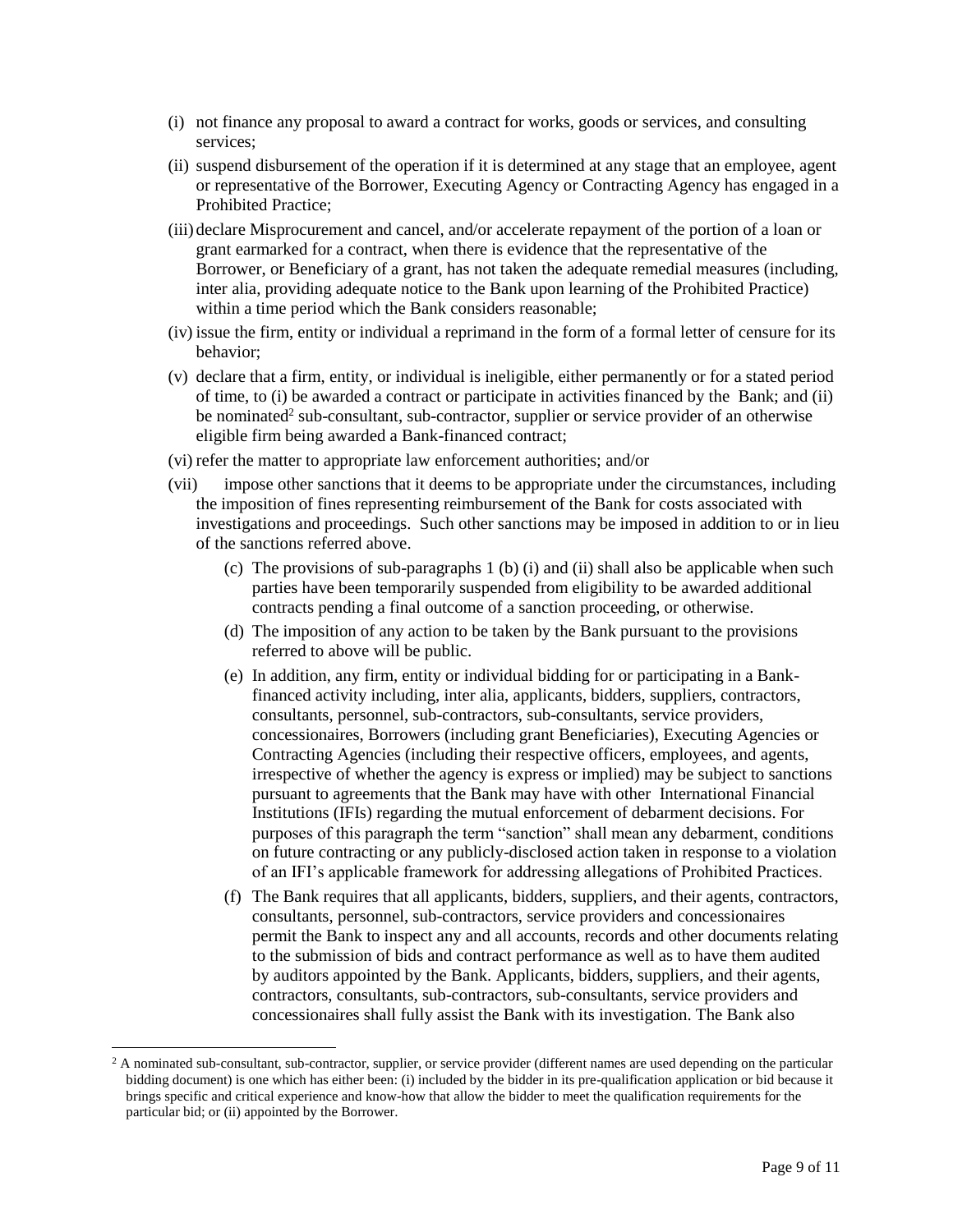requires that all applicants, bidders, suppliers, and their agents, contractors, consultants, personnel, sub-contractors, sub-consultants, service providers and concessionaires: (i) maintain all documents and records related to the Bank-financed activities for seven (7) years after completion of the work contemplated in the relevant contract; and (ii) deliver any document necessary for the investigation of allegations of Prohibited Practices and make available employees or agents of the applicants, bidders, suppliers and their agents, contractors, consultants, personnel, sub-contractors, sub-consultants, service providers or concessionaires with knowledge of the Bank-financed activities to respond to questions from Bank personnel or any properly designated investigator, agent, auditor or consultant relating to the investigation. If the applicant, bidder, supplier and its agent, contractor, consultant, personnel, sub-contractor, sub-consultant, service provider or concessionaire fails to cooperate and/or comply with the Bank's request, or otherwise obstructs the investigation, the Bank, in its sole discretion, may take appropriate action against the applicant bidder, supplier and its agent, contractor, consultant, personnel, sub-contractor, service provider or concessionaire.

- (g) If the Borrowers procures goods or services, works or consulting services directly from a specialized agency, all provisions under Section VI regarding sanctions and Prohibited Practices shall apply in their entirety to applicants, bidders, suppliers and their agents, contractors, consultants, personnel, sub-contractors, sub-consultants, service providers, and concessionaires, (including their respective officers, employees, and agents, irrespective of whether the agency is express or implied), or to any other entities that signed contracts with such specialized agency to supply such goods, works, or non-consulting services in connection with the Bank-financed activities. The Bank will retain the right to require the Borrower to invoke remedies such as contract suspension or termination. Specialized agencies shall consult the Bank's list of firms and individuals suspended or debarred. In the event a specialized agency signs a contract or purchase order with a firm or an individual suspended or debarred by the Bank, the Bank will not finance the related expenditures and will apply other remedies as appropriate.
- 2. By submitting bids Bidders represent and warrant:
	- (a) that they have read and understood the Bank's definition of Prohibited Practices and the sanctions imposed in case Prohibited Practices take place and that they will comply with the rules applicable to those Practices and sanctions;
	- (b) that they have not engaged in any Prohibited Practice as set forth herein;
	- (c) that they have not misrepresented or concealed any material facts during the procurement or contract negotiation processes or during the performance of the contract;
	- (d) that neither they nor their agents, personnel, sub-contractors, sub-consultant's directors, officers or principal shareholders have been declared ineligible to be awarded a contract by the Bank or by another International Financial Institution (IFI) with which the Bank may have entered into an agreement for the mutual enforcement of sanctions or have been convicted of an offense involving a Prohibited Practice;
	- (e) that none of their directors, officers or principal shareholders has been a director, officer or principal shareholder of any other company or entity that has been declared ineligible to be awarded a contract by the Bank or by another International Financial Institution (IFI) with which the Bank may have entered an agreement for the mutual enforcement of sanctions, or has been convicted of a crime involving a Prohibited Practice;
	- (f) that all commissions, agents' fees, facilitating payments or revenue-sharing agreements related to the Bank-financed activities have been disclosed;